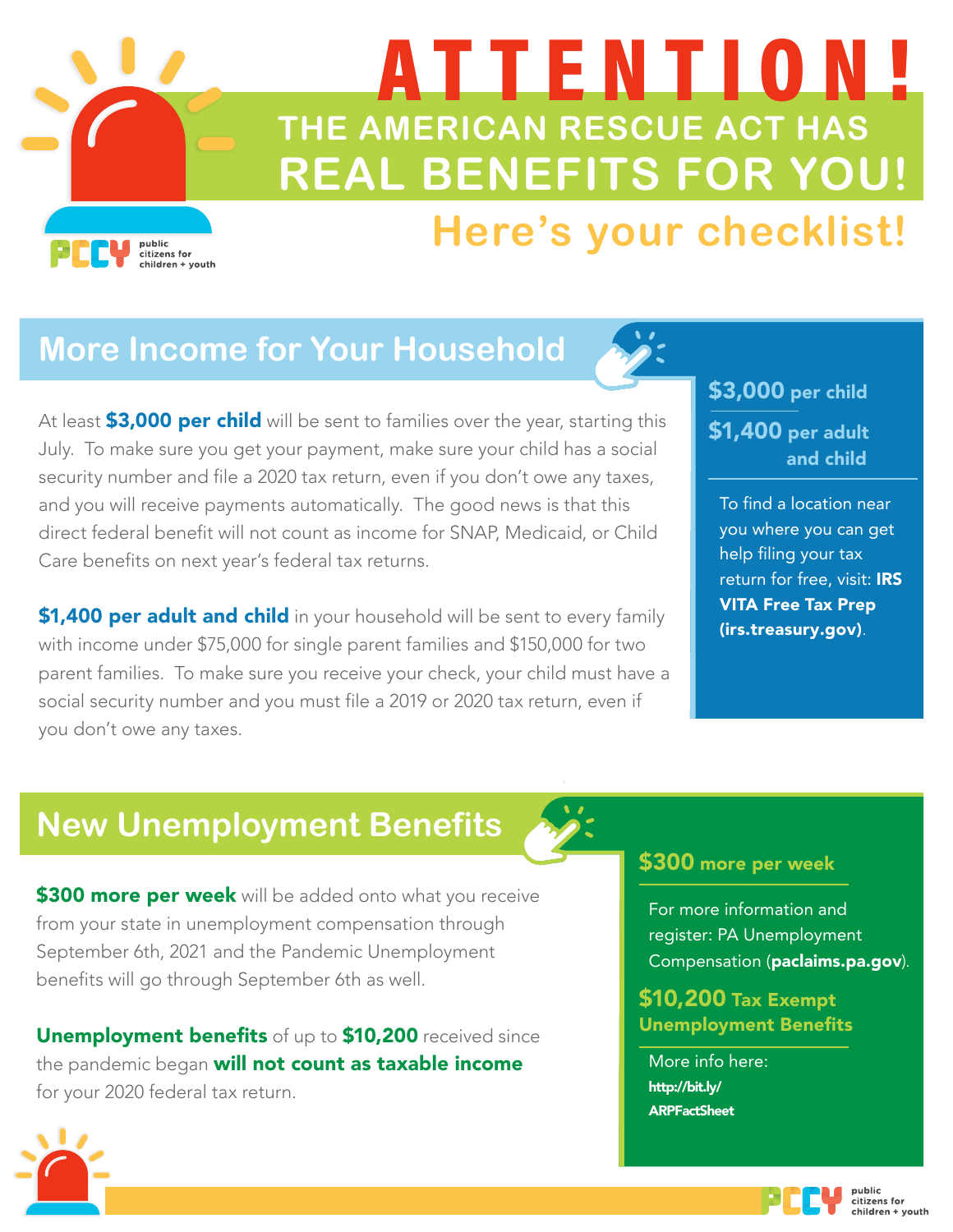### **Reduced Health Care Costs**

If you are insured via Obamacare or want to be, your **monthly health care** payments will be capped at 8.5% of your income.

Your COVID related **health care costs are waived** if you are insured via Medicaid or your child needs COVID care or a vaccine and they are enrolled in CHIP.

If you were laid off or had your hours cut back due to the pandemic, you might be able to get six months of free health insurance through COBRA. Employees who are or were eligible for their employer's COBRA plan - whether or not they took it up when they became eligible -- now can enroll without a premium through the end of September of 2021. If you are uninsured, paying for individual insurance yourself, or already covered through your employer's COBRA plan, ask your former employer if you are eligible for a COBRA subsidy. (Your employer's costs will be fully reimbursed.)

### 8.5% income cap

[Find your details here:](https://pennie.com/)  Pennie - Connecting Pennsylvanians to Health Coverage (pennie.com).

#### Coverage for COVID-19 Testing

Vaccinations, and Treatment | Center on Budget and Policy Priorities ([cbpp.org](https://www.cbpp.org/research/health/coverage-for-covid-19-testing-vaccinations-and-treatment)).

6 months FREE health insurance

call former employer

### **Decreasing the Cost of Internet Services**

**\$50 a month** off your Internet bills for approximately six months. Comcast and Verizon are both offering this benefit. Families may qualify if you have a child receiving free or reduced priced school meals, or a PELL grant for college or training, or otherwise if you are low income. This benefit is available to families even if they owe their Internet provider for past bills, but the benefit cannot be applied to the debt owed.

#### \$50 per month

for this help: Household Service Administrative Company (**[usac.org](https://www.usac.org/about/emergency-broadband-benefit-program/application-and-eligibility-resources/household-eligibility/)**).

# **Keeping a Roof Over Your Head**

The federal legislation includes real support to help **cover back mortgage** and rent payments for families that cannot afford to make payments due to the pandemic. These funds can also go toward utility bills. Details are still being worked out.

### Rent and Mortgage

Watch this space: PHFA [Coronavirus Resources](https://www.phfa.org/news/covid19/).



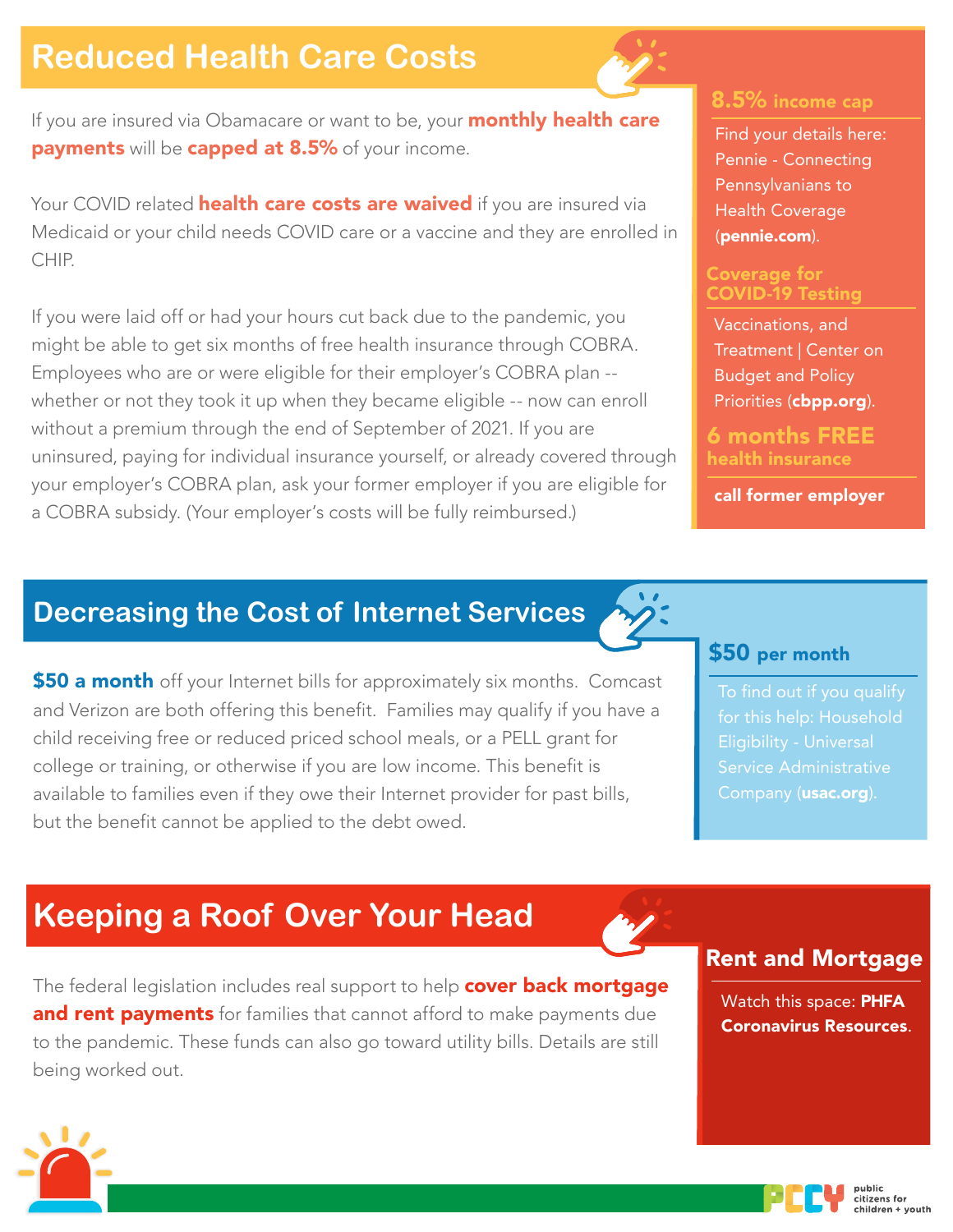# **Extra Help Paying for Food**

Receive up to **\$6.82 per day** for school day meals if your child is eligible for free or reduced-price meals and your child's school has been closed for in-person instruction (adjusted where there is hybrid instruction); and for any child under 18, you may also receive help with the cost of summer meals.

Families already receiving SNAP may receive these new benefits on a SNAP EBT card; families with school-aged children not receiving SNAP will have a **P-EBT card** mailed to them for each child.

If you receive nutrition benefits through the Women, Infants & Children Program, Pennsylvania may increase your WIC benefits by \$35 per month for more fruits and vegetables through September 30.

#### \$6.82 per day for meals

Find out more here: [Pandemic EBT Guide](https://www.dhs.pa.gov/coronavirus/Pages/P-EBT-Guide.aspx) (dhs.pa.gov).

### P-EBT card

Find out more here: [Pandemic EBT Guide](https://www.dhs.pa.gov/coronavirus/Pages/P-EBT-Guide.aspx) (dhs.pa.gov).

### \$35 more per month

[Register here for WIC: WIC](https://www.pawic.com/OnlineApplication.aspx) Online Pre-Application (pawic.com).

Approximately \$1,500 might be owed to you if your family qualified for the maximum SNAP benefit since last September.

If you are eligible you will automatically receive these funds.

An extra 595 a month will become available in May for families who currently qualify for the maximum amount of SNAP benefits. Your family may also be eligible for more SNAP benefits.

Check here: <http://bit.ly/CLSSNAP> or <http://bit.ly/SNAPtemp>



 $\overline{\phantom{a}}$ 

 $\overline{\mathbf{I}}$